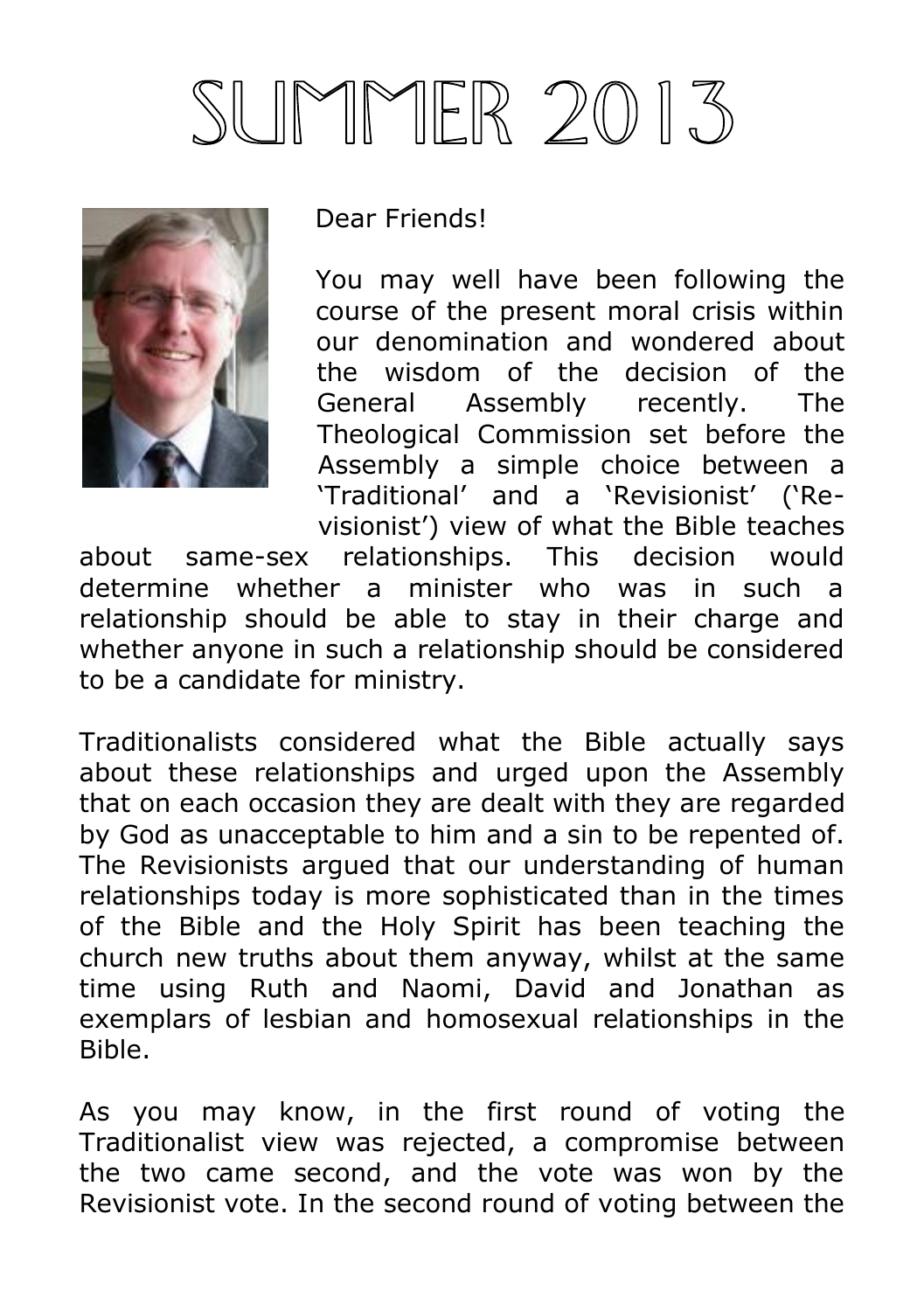compromise suggestion and the Revisionists, the compromise won and the Revisionists came second. The compromise solution maintains the church's traditional view of sexual relationships but allows congregations who so wish to call someone in a same-sex relationship as their minister.

Though the presenting issue is that of morality, the actual issue is about the Word of God. Did God say what the Bible reports to us or not? Has God changed his mind in the passing of time? If we know what the Bible teaches and reject it does God care? Will he accept humans voting against his Word?'

Our first parents were met by the Serpent who asked sneeringly, 'Did God really say….' and follows that by saying God is really a liar, 'God knows that in the day you eat of it you will not surely die' So our crisis is not new: it is as old as time, and each generation of God's people has had to deal with the same issues about the Word of God, just in different forms.

The present crisis is forcing us to ask ourselves what we truly believe about God's Word, the Bible. Is it really His Word and does it still have relevance to us today? Is the Holy Spirit teaching us new things that contradict what God has already said?

What does our doctrine of God tell us? God is a spirit; infinite, eternal and unchangeable, in his being, wisdom, power, holiness, justice, goodness and truth. Wisdom and truth are eternal and unchangeable for they express the character of God. So the Word of God, once given, is always and ever of contemporary significance and unchangeably so.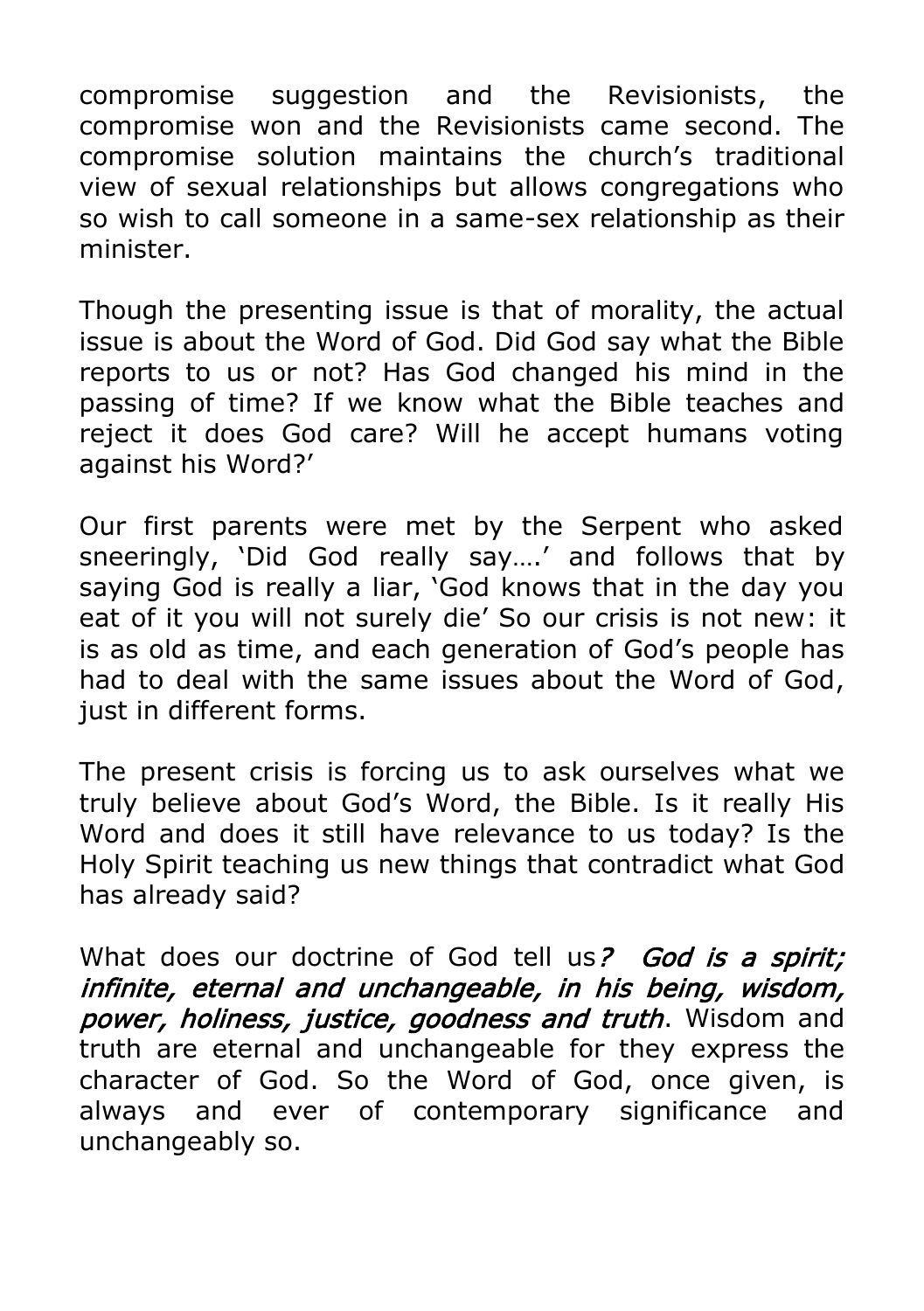We ought to take that Word, read, mark, learn and inwardly digest it and live by it in whatever circumstances God sets us.

If we have a diminished view of the origin and relevance of the Bible and its teaching with respect to sin, then we will have an incomplete and defective view of the Lord Jesus Christ's two natures as God and man, and a false view of his death on the cross. If these are other than the Bible teaches then we do not have a gospel of salvation by redemption to proclaim to the world through the saving grace and mercy of God, the very matters our early church brothers in Christ fought to clarify, like Athanasius and, as the substance of the faith has been set out in the Nicene/Constantinopolitan Creed and in the Westminster Confession.

In addition to these, we also have a false view of the work of the Holy Spirit, claiming that the Spirit willingly contradicts what God has already said and reveals new things to our generation. Things which, funnily enough, are just what our generation wishes the Holy Spirit to say to allow them to sin without any culpability with the Spirit as the willing accomplice, which as you will know is impossible.

Do you see how far reaching in its impact this little issue is? Can we be content to see this be acceptable in the Church of Scotland? Can we remain in the denomination and not seek to be courageous in contending for the faith? Let us go on proclaiming the gospel of the Lord Jesus Christ in his death and resurrection and live in the power of the resurrection ourselves.

Your Minister and friend,

Richard.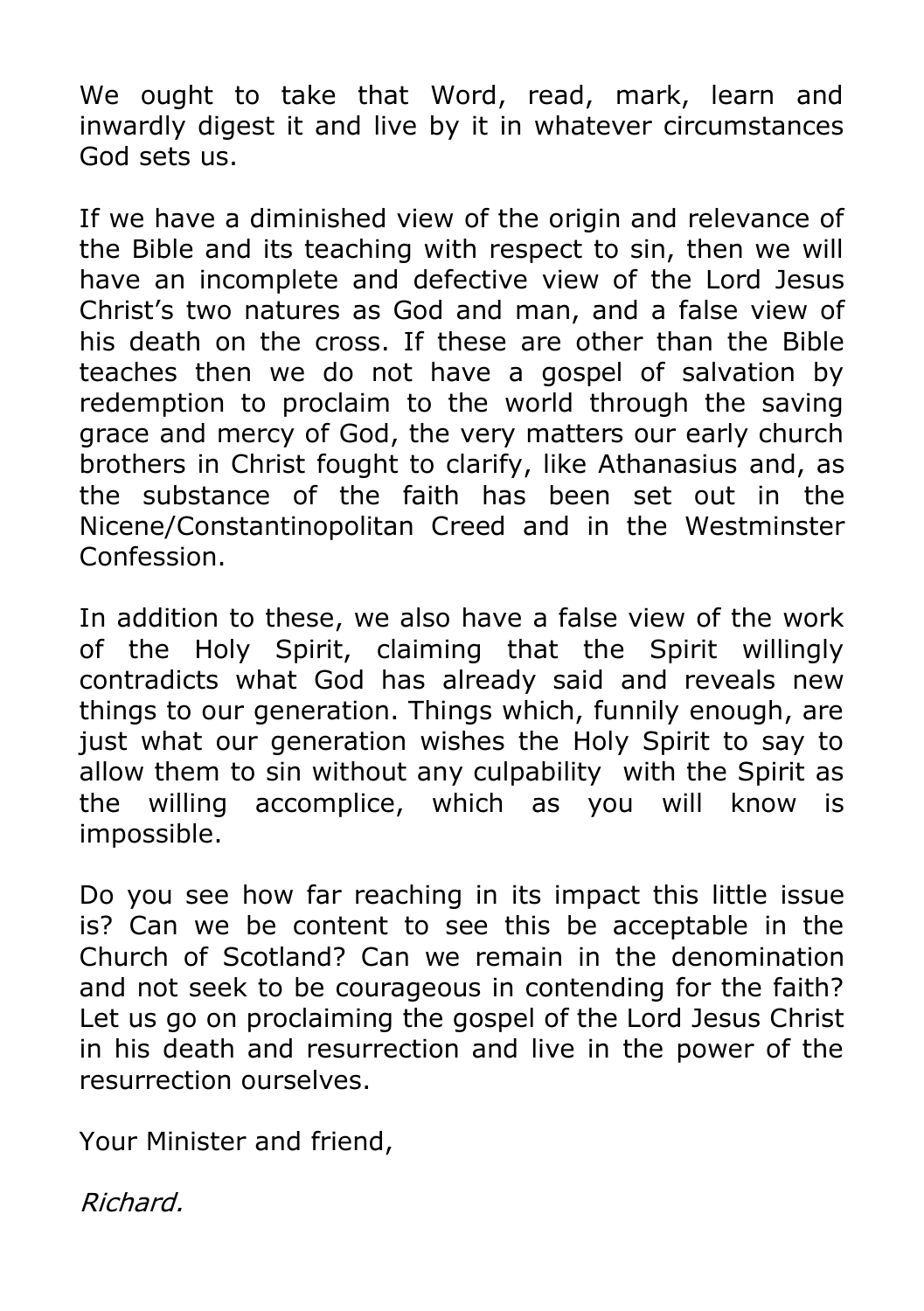# DID YOU KNOW??...

On Wednesday 7<sup>th</sup> October 1936 the Women's Hour in Trinity Possil Church was formed. Rev James Hogg presided and Mrs Hogg, his wife, was installed as President. Can you guess how many ladies were in attendance??? 170! Yes - one hundred and seventy ladies helped kick start the Women's Hour!

#### Quite an achievement – AND it is still going today!!!

# T.P.H.D. WOMEN'S HOUR SESSION 2012/2013

Eva Campbell writes:

Our session started last October and we have had a mixture of Ministers and Lay People coming to speak to us including representatives of Christian Organisations here in Scotland and abroad.

The ladies who come really look forward to a Tuesday afternoon and hate to miss it. We had to cancel the meeting twice this year due to heavy snowfall but on most Tuesdays we have between 25 and 30 ladies. During the tea-break the noise of numerous friendly conversations makes the room quite noisy but when the speaker comes on he/she is always well received and 'gets a good hearing'

As usual our outing on the 28th of May was enjoyed by all! We went to Livingston Old Village for lunch and then a visit to the McArthur Glen Designer Outlet where the ladies were let loose in the shops. Next stop was at South Queensferry for a traditional "High Tea" in The Albert Hotel at North Queensferry, which was situated just below the Forth Rail Bridge with a lovely view of the Road Bridge. Although the day was a little cloudy it did not dampen the enjoyment of the ladies! All in all a great day was had!

My thanks as always go to the ladies on the committee who throughout the year work so hard to make the small hall such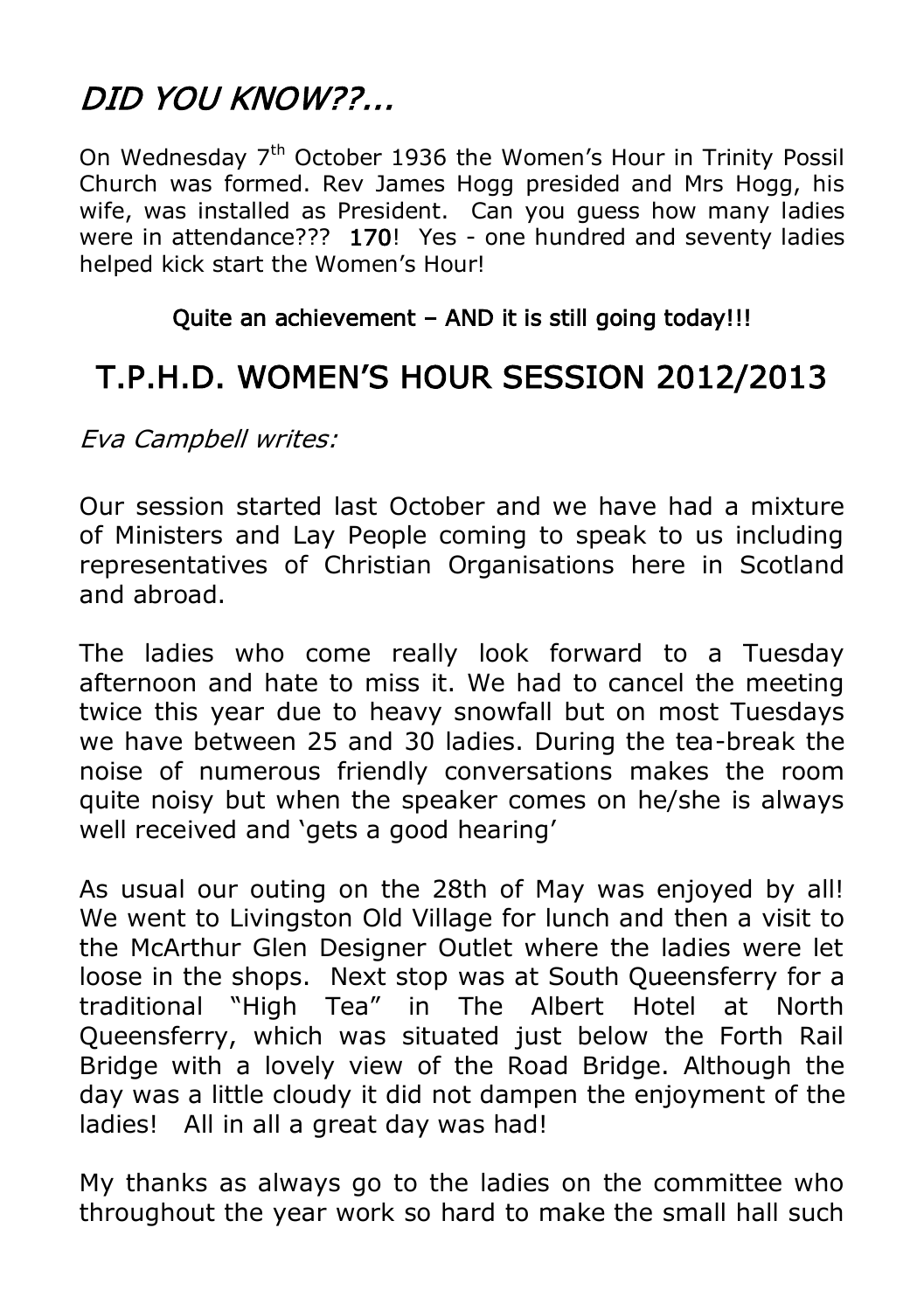a welcoming place for our get-togethers and for providing us with a tasty afternoon tea each week.

Following are some photos from our 2013 trip!

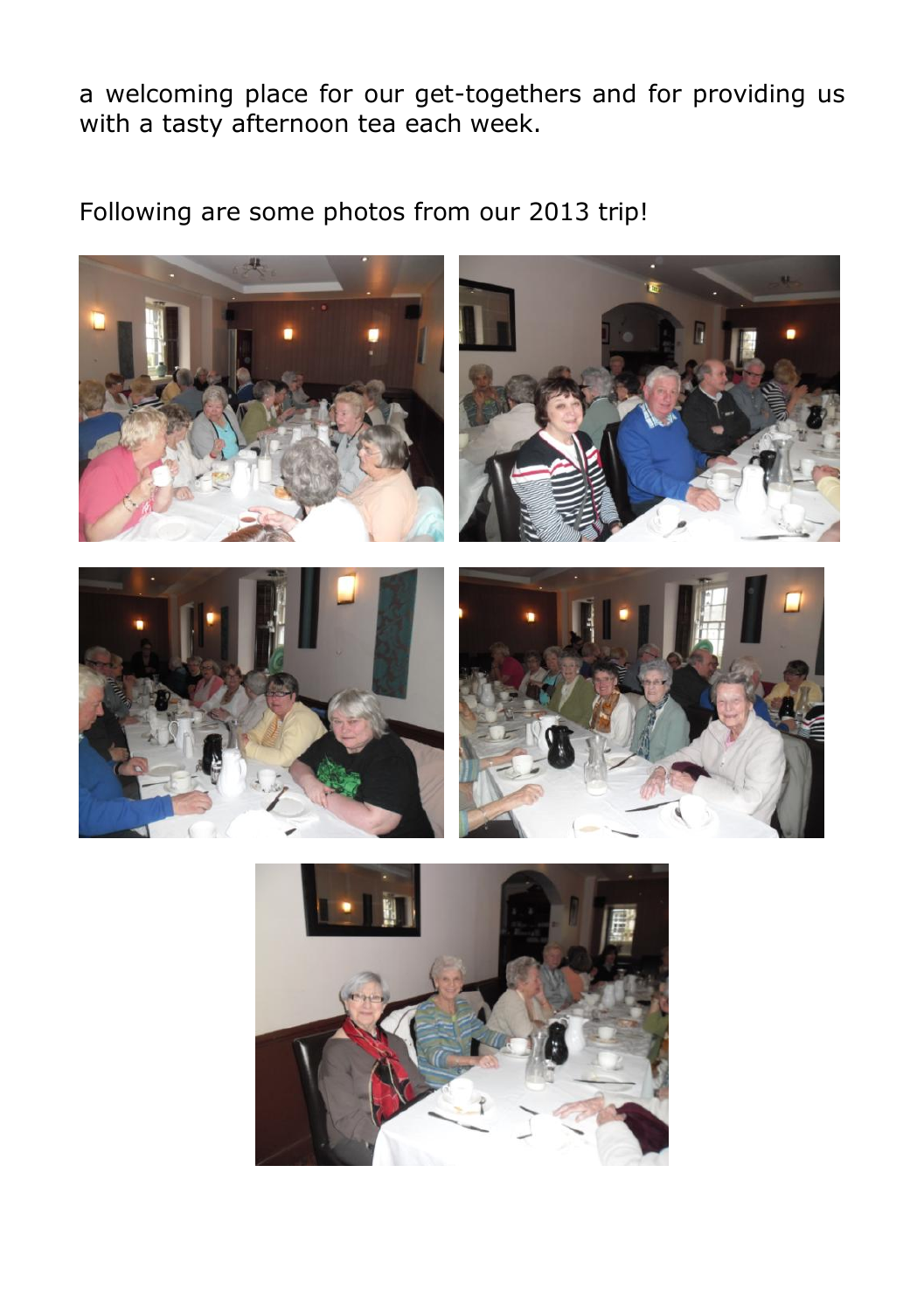

The Jarvie family would like to send a thank you to all the members of the congregation who had asked after Jean, sent cards and had her in their thoughts and prayers during the time of her last illness. It was really very much appreciated. Jean is now back at home and is doing well.

Thank you again, Jean, Eunice and Crawford Jarvie

#### YOUNG WRITERS AWARD 2013



Members of the congregation will remember the Calley Family who used to attend TPHD before they moved to Dalry some years ago.

In 2008 we congratulated Ruth when two of her paintings were selected to represent North Ayrshire at an exhibition in the Harbour Arts Centre, Irvine. The following year we congratulated her younger sister Naomi when she had a poem

published in 'My First Acrostic – Southern Scotland Inspirations'. Now younger brother Thomas (who was only 7 ½ months when he left TPHD), not to be outdone, has had a story published in 'My First Story Presents: Mini Adventures Scotland'. Well done Thomas!

The photograph above shows Thomas with his "Talent for Writing" Certificate.

Item submitted by Norma McKenzie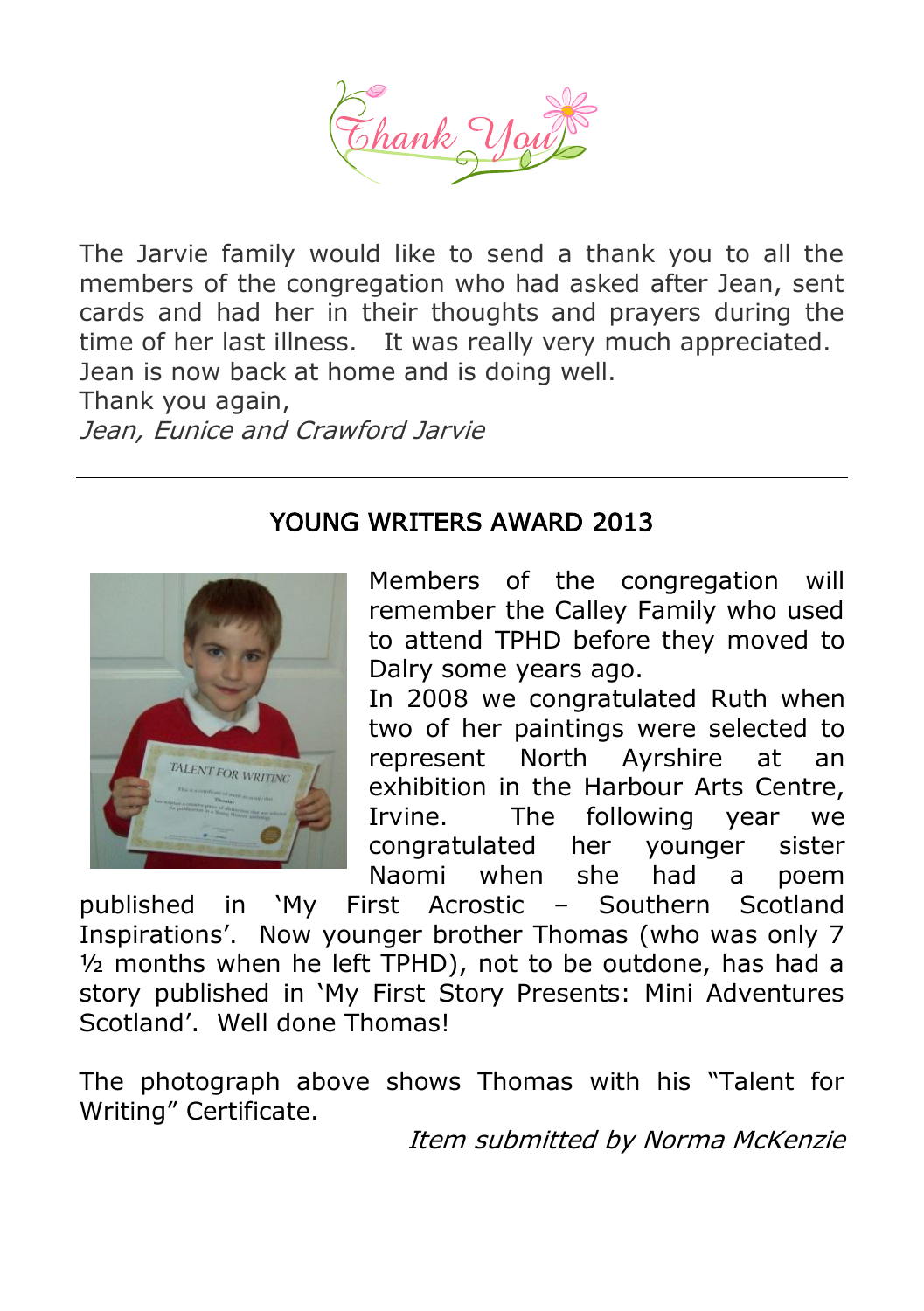# 30<sup>th</sup> June 2013: 90<sup>th</sup> Birthday Celebrations

Great celebrations were held on Sunday 30<sup>th</sup> June 2013 when Bessie Sergeant celebrated her 90<sup>th</sup> Birthday.

The first stage of the celebration was at TPHD in the after church fellowship, when Richard led us all in singing "Happy Birthday" to Bessie and enjoyed a piece of birthday cake.

Unknown to Bessie a "Secret Party" had been organised for the afternoon of the  $30<sup>th</sup>$  at Bishopbriggs Golf Club. Bessie thought she was meeting with the family for a meal but was totally surprised to find friends from TPHD and elsewhere there too. It was so much of a secret party that at least two of the guests did not know until the last minute where they were going.

It was great to see Bessie enjoying herself surrounded by her family and friends. A lovely meal was enjoyed by all.

Below are photos from the day:

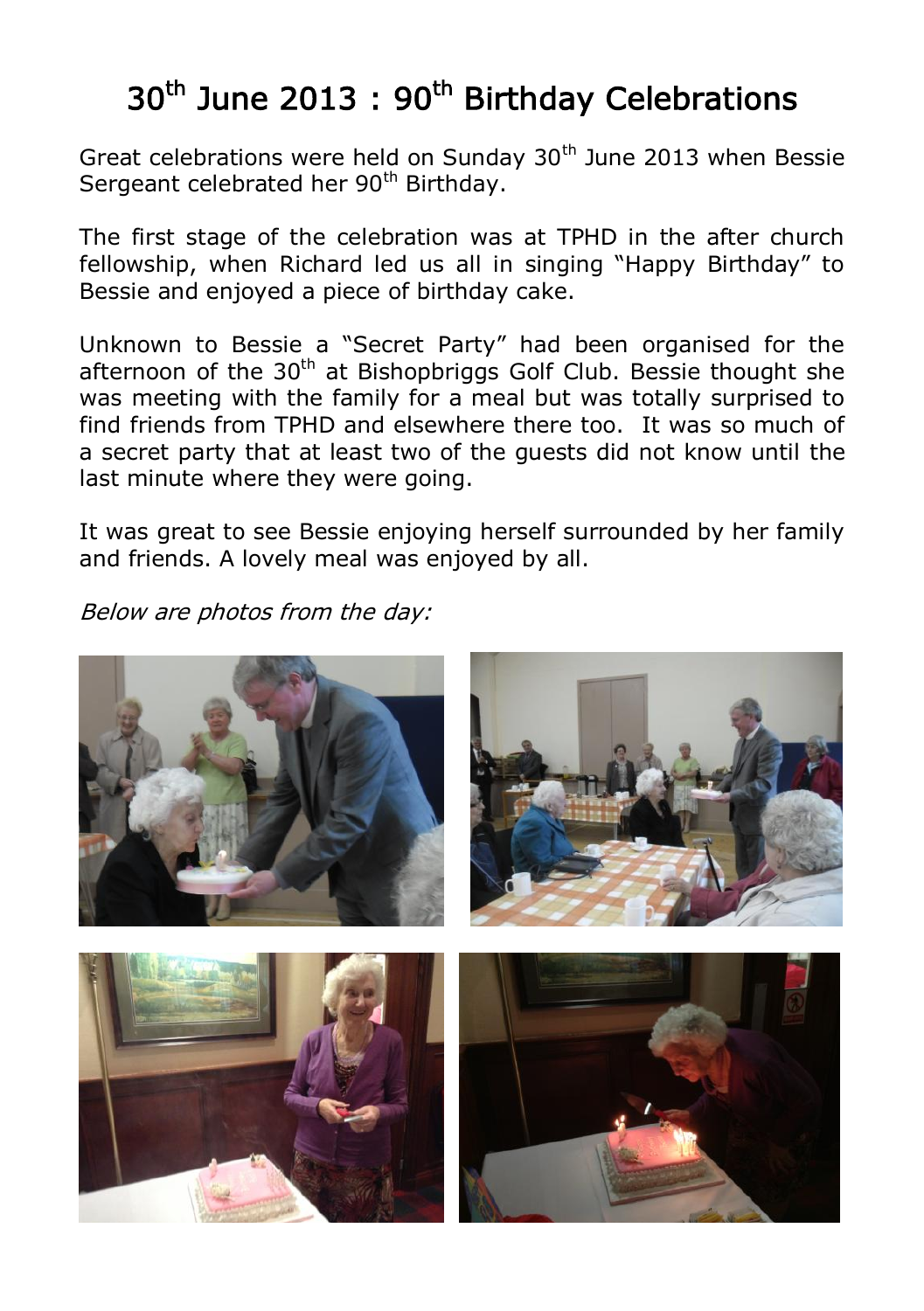## SUMMER READING: Romans chapters  $1 - 8$

Romans chapters 1 to 8 teach us about the twin ways in which God recovers a fallen humanity.

This may be viewed in the following ways:

**Chapters 1 – 5** are the *foundation* of this whole exposition of God's work set forth as both *root and teaching*, CHRIST DIED FOR HIS PEOPLE, or the giving of His Son for us.

**Chapters 6 – 8** are the *superstructure* of this exposition set forth as fruit and evidence, WE DIED WITH CHRIST, or the giving of His Spirit to us.

Hence, salvation is Trinitarian.

We may set out Paul's exposition like this:

#### Chs 1:1 to 5:21 The Christian Message

 The Work of Jesus Christ FOR US, or, Jesus Christ crucified.

1:18 - 3:20 THE NEED, or condemnation.

3:21 - 5:21 THE NATURE, or justification.

#### Chs 6:1 to 8:39 The Christian Life

 The Work of Jesus Christ IN US, or, Jesus Christ risen. 6:1 to 8:17 THE PRESENT, or sanctification.

8:18 to 39 THE FUTURE, or glorification.

In his expositions of Romans 7 and 8 given at the Keswick Convention in 1953 Dr Ernest Kevan set out his studies of The Saving Work of the Holy Spirit under these four headings:

 7:14 - 25 The Holy Spirit provokes spiritual conflict (in us) 8:1 - 5 The Holy Spirit fulfils (Christ's) righteousness (in us) 8:6 - 13 The Holy Spirit pledges (the) life (of Christ in us) 8:14 - 27 The Holy Spirit authenticates (our) Sonship.

It would be time well spent during the summer weeks to read through Romans 1 to 8 with these headings in mind.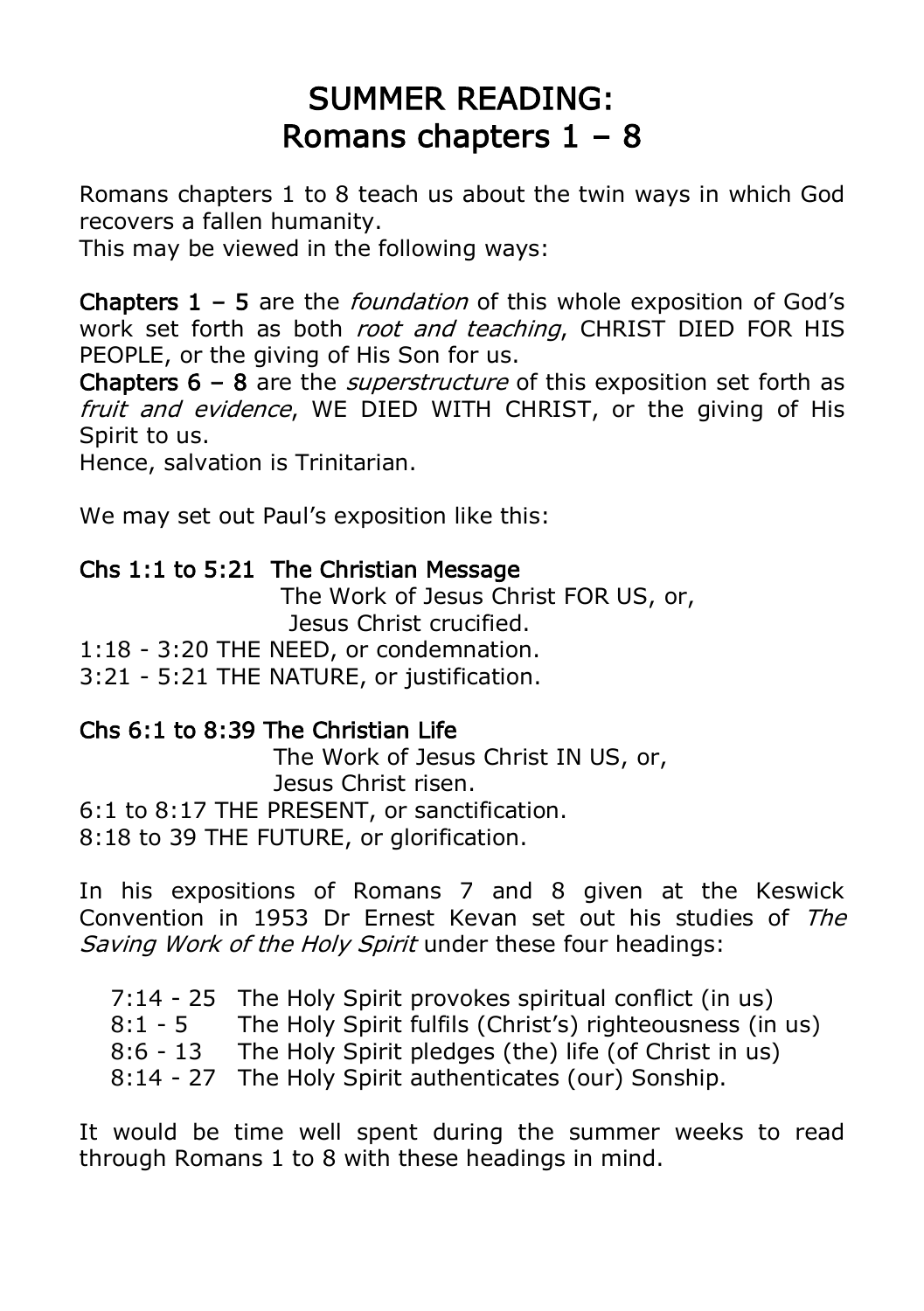# PASSOVER MEAL

During Holy Week this year, we were privileged to have Rev David White of St Columba's Church in Kirkintilloch host a Passover Meal in the Small Hall. This was a participatory event –during the evening, we sat as the disciples would have been positioned and we learned of (and tasted) some of the food which would have been eaten at a Passover Meal in Jesus' time.

This was a first – perhaps we can look forward to another Passover Meal next Easter time?



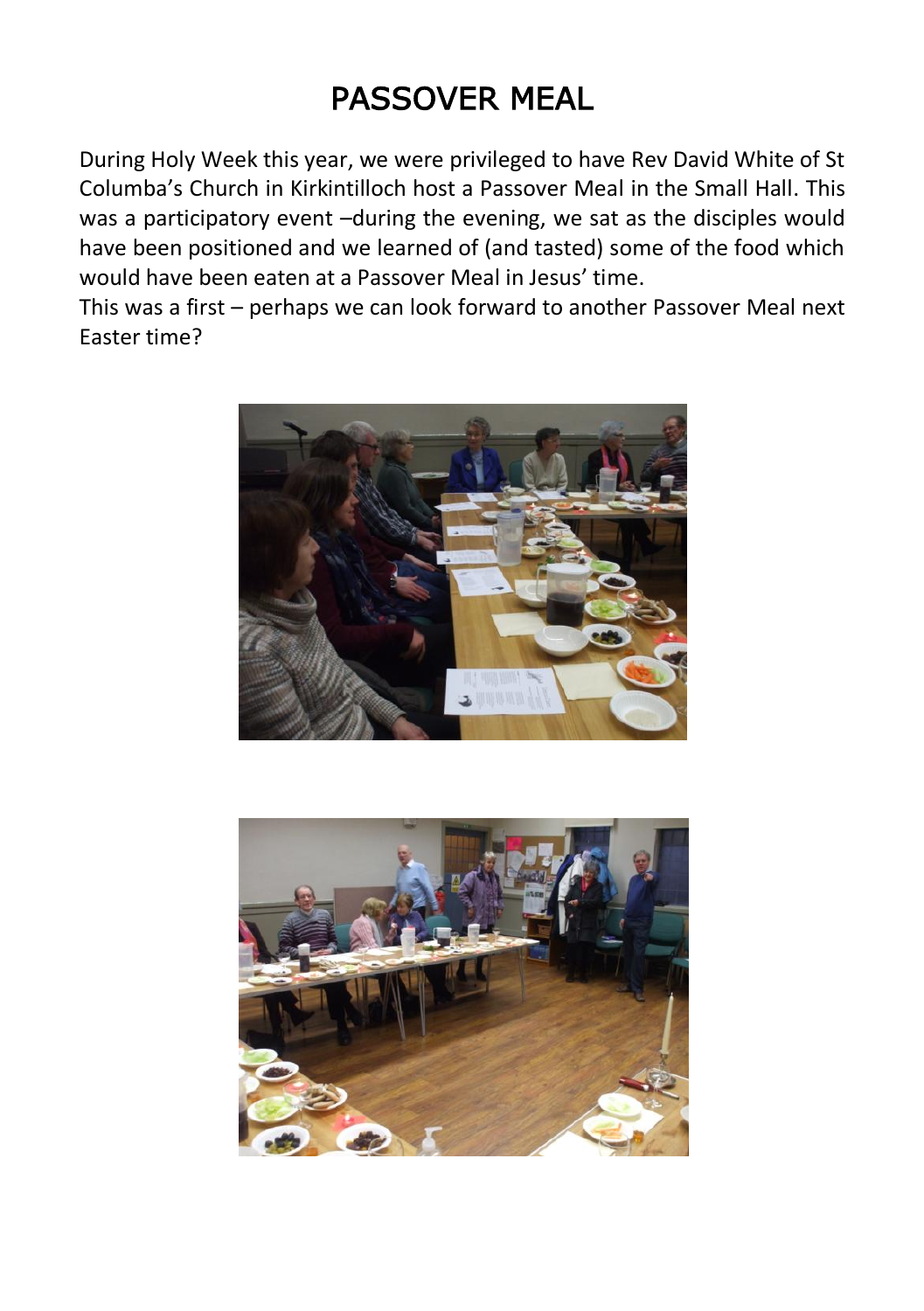# "Why I will not be leaving the Church of Scotland" -some thoughts from Eric Alexander.

Much has been written and spoken since the General Assembly about whether or when evangelical people, especially ministers, should find themselves obliged to leave the Church of Scotland. Although I now have no pastoral responsibility, I am still a minister in the Church of Scotland, and find myself disturbed by the increasing momentum towards secession. I would like to set out five of the reasons I will not be leaving the Church of Scotland. They are obviously in much abbreviated form.

## 1) Because of who God is and what He has done.

That must always be where our thinking begins. The Church is God's church, not ours, and He is the Sovereign Lord over all its life and work. He is the sole occupant of the throne of the universe and rules over all the affairs of people and nations and in particular those of His chosen people, who are the church of God. In everything we do, think or say, we are answerable to Him, and all our plans must be obtained from Him. More especially, He is the ultimate shepherd of His flock, and entrusts part of that flock to pastors as under-shepherds, giving them a sphere in which to serve Him. Now Jesus tells us in John 10:16 that there are "other sheep which are not of this sheep pen – I must bring them also". The flock God has chosen includes some who are not yet in the fold. Now if an under-shepherd abandons some of these, he will be answerable to God for that neglect. Ezekiel 34 has a lot to teach us about that.

## 2) Because of what Christ has said and what he is doing.

In Matthew 16:18 we read "I will build my Church, and the gates of hell will not prevail against it". Notice that it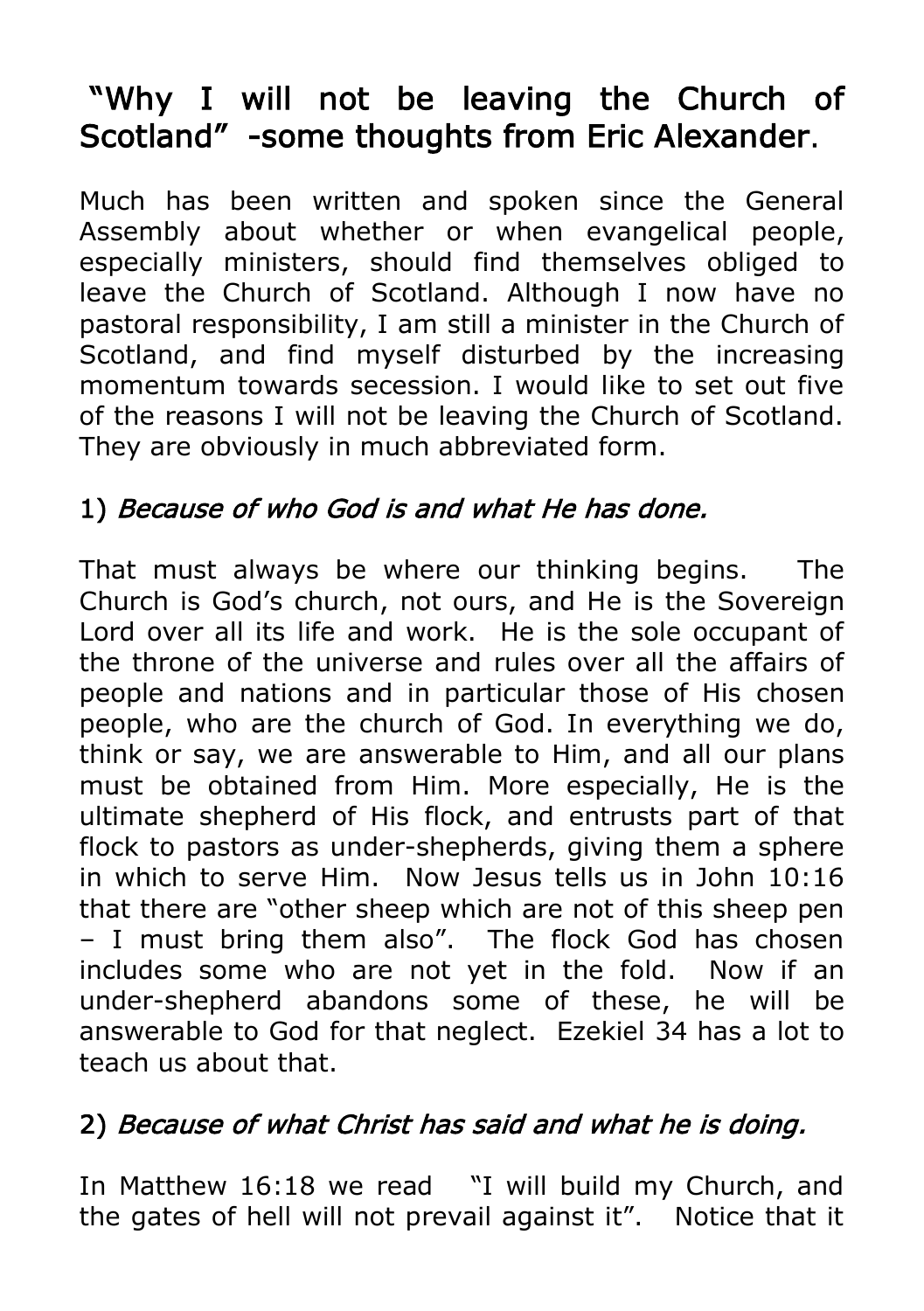is Jesus Christ who is building his church, not we. He knows exactly what he is doing, and what he permits others to do. Nor is he surprised by the opposition to his work, even originating from Hell itself. But in the end of the day, all such opposition will fail ("the gates of Hell will not prevail"). Therefore, when we find opposition growing fiercer and more diabolic, we must not yield to the temptation to flee the battle-field, but rather stay and fight the good fight of faith. Describing his own ministry, Paul says "A great door for effective work is opened to me, and there are many who oppose me" (1 Cor. 16:9)"

## 3) Because of what I learn from the history of previous departures from the Church of Scotland.

Professor Donald Macleod of the Free Church of Scotland has said "Secession is a testimony to its own generation, but not beyond that". It is also true that secession breeds further division and future secession, of which there is ample illustration in the history of the Church of Scotland. When I went to my first charge in the Ayrshire village of Newmilns, there were three Presbyterian churches, each with its own minister and its own building. They bore visible witness in the community to divisions which had taken place in the past, the reason for which almost no one could remember. Thomas Manton the distinguished Puritan said "Division in the church breeds atheism in the world".

## 4) Because of what I have observed, where there are splits and divisions in churches throughout the world.

I cannot but conclude that these divisions and departures produce a most distressing spirit of harshness and bitterness, pride and self-interest, which are so foreign to the meekness and gentleness of Christ of which Scripture teaches us (2Cor.10:1). I have just been reading the biography of Justin Welby, the new archbishop of